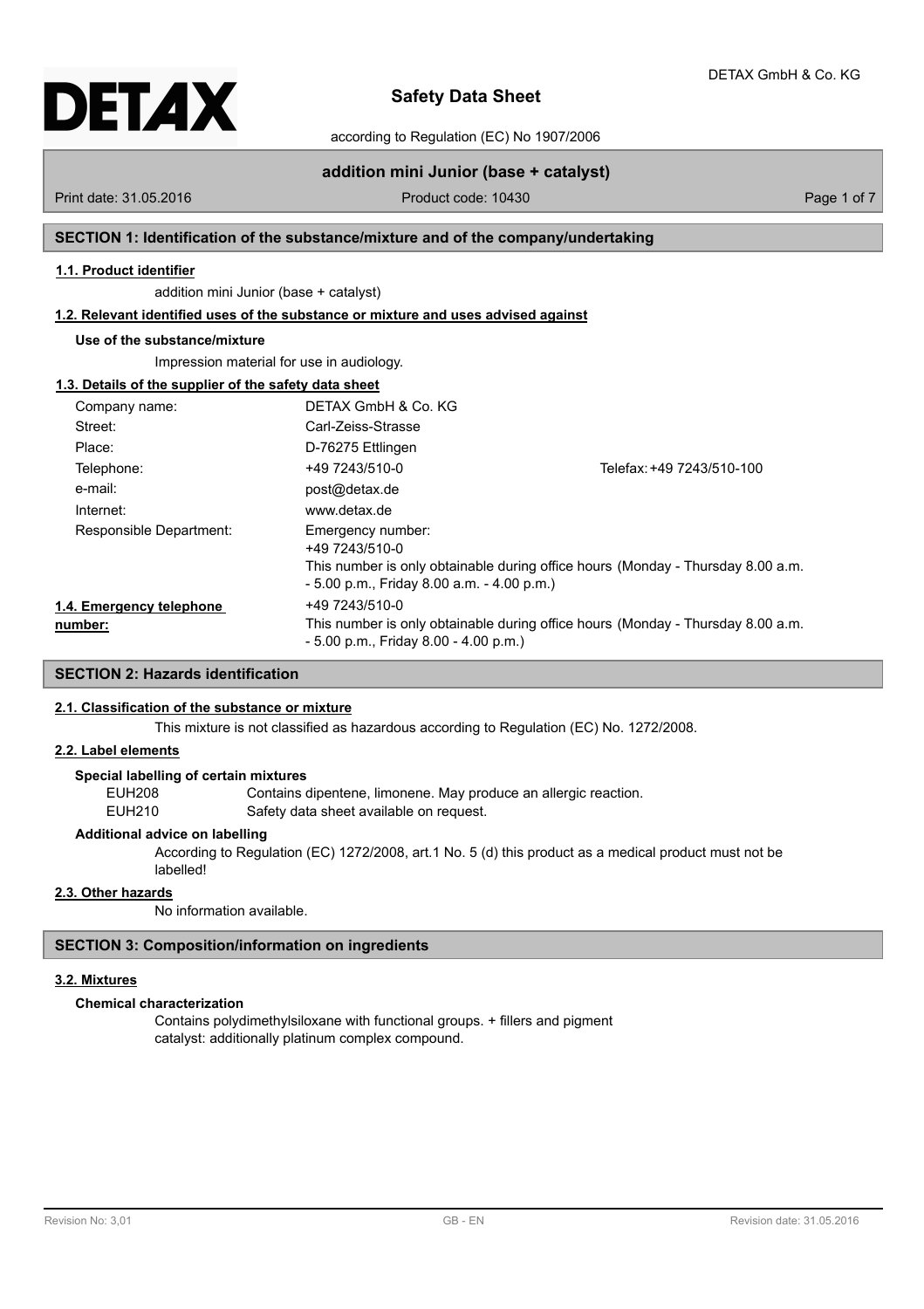

according to Regulation (EC) No 1907/2006

## **addition mini Junior (base + catalyst)**

Print date: 31.05.2016 **Product code: 10430** Product code: 10430 Page 2 of 7

## **Hazardous components**

| <b>CAS No</b> | l Chemical name                                                 |          |                   | <b>Quantity</b> |
|---------------|-----------------------------------------------------------------|----------|-------------------|-----------------|
|               | EC No                                                           | Index No | IREACH No         |                 |
|               | Classification according to Regulation (EC) No. 1272/2008 [CLP] |          |                   |                 |
| 8042-47-5     | paraffinum perliquidum P 615                                    |          | $5 - 10\%$        |                 |
|               | 1232-455-8                                                      |          | 101-2119487078-27 |                 |
|               | Asp. Tox. 1: H304                                               |          |                   |                 |

Full text of H and EUH phrases: see section 16.

## **SECTION 4: First aid measures**

## **4.1. Description of first aid measures**

#### **After inhalation**

Provide fresh air. If breathing is irregular or stopped, administer artificial respiration. Medical treatment necessary.

## **After contact with skin**

After contact with skin, wash immediately with polyethylene glycol, followed by plenty of water. Take off immediately all contaminated clothing and wash it before reuse. If skin irritation occurs: Get medical advice/attention.

## **After contact with eyes**

Rinse immediately carefully and thoroughly with eye-bath or water.

## **After ingestion**

Rinse mouth immediately and drink plenty of water. Do not induce vomiting. If you feel unwell, seek medical advice.

## **4.2. Most important symptoms and effects, both acute and delayed**

No information available.

## **4.3. Indication of any immediate medical attention and special treatment needed**

Treat symptomatically.

## **SECTION 5: Firefighting measures**

## **5.1. Extinguishing media**

## **Suitable extinguishing media**

Co-ordinate fire-fighting measures to the fire surroundings.

## **5.2. Special hazards arising from the substance or mixture**

Non-flammable. Vapours can form explosive mixtures with air.

## **5.3. Advice for firefighters**

In case of fire: Wear self-contained breathing apparatus.

## **Additional information**

Use water spray jet to protect personnel and to cool endangered containers. Collect contaminated fire extinguishing water separately. Do not allow entering drains or surface water.

## **SECTION 6: Accidental release measures**

## **6.1. Personal precautions, protective equipment and emergency procedures**

## Use personal protection equipment.

## **6.2. Environmental precautions**

Do not allow to enter into surface water or drains.

#### **6.3. Methods and material for containment and cleaning up**

Absorb with liquid-binding material (e.g. sand, diatomaceous earth, acid- or universal binding agents).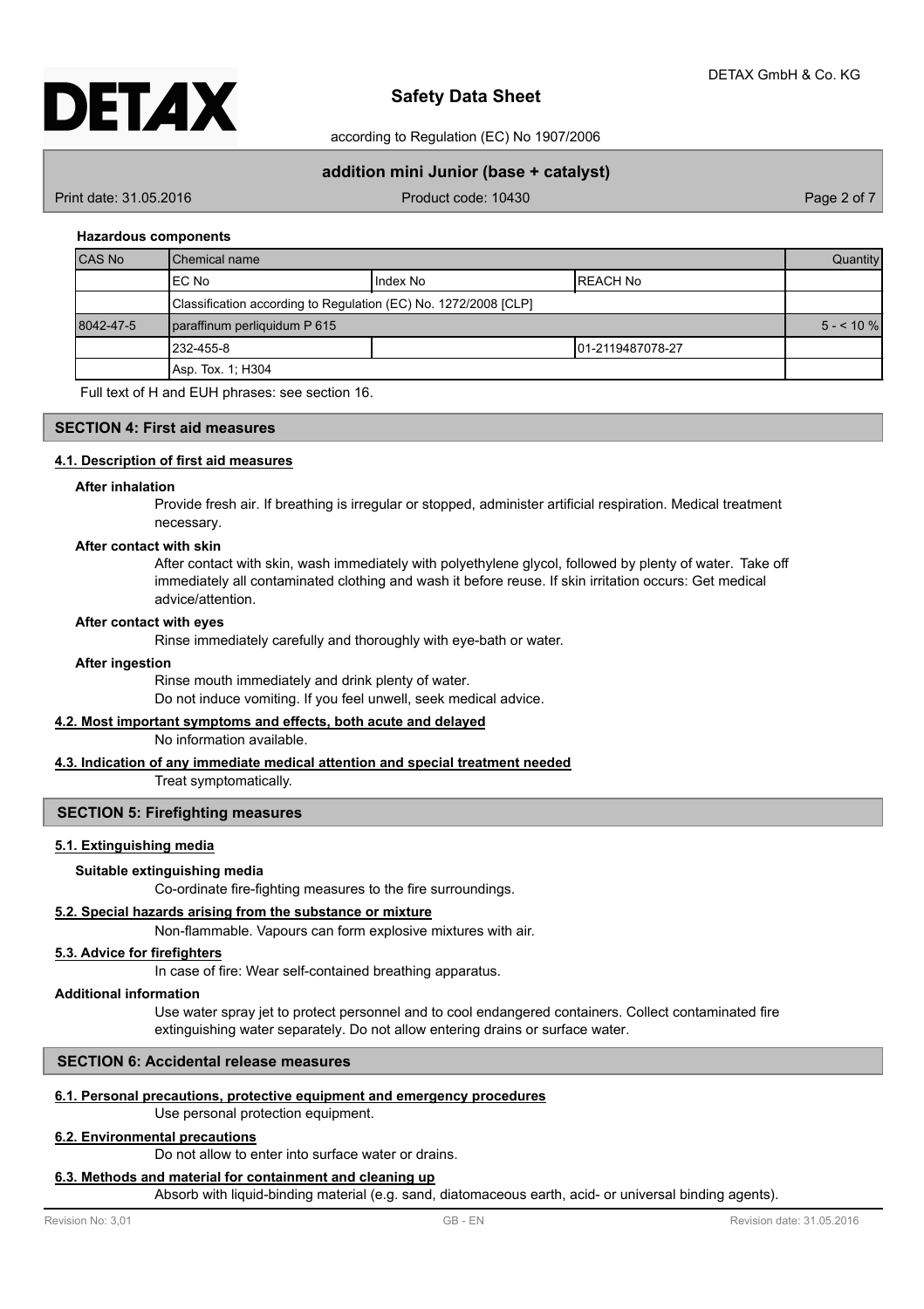

according to Regulation (EC) No 1907/2006

## **addition mini Junior (base + catalyst)**

Print date: 31.05.2016 **Product code: 10430** Product code: 10430 Page 3 of 7

Treat the recovered material as prescribed in the section on waste disposal .

## **6.4. Reference to other sections**

Safe handling: see section 7 Personal protection equipment: see section 8 Disposal: see section 13

## **SECTION 7: Handling and storage**

## **7.1. Precautions for safe handling**

## **Advice on safe handling**

No special measures are necessary.

## **Advice on protection against fire and explosion**

No special fire protection measures are necessary.

## **7.2. Conditions for safe storage, including any incompatibilities**

## **Requirements for storage rooms and vessels**

Keep container tightly closed.

## **Advice on storage compatibility**

Do not store with acids, lyes, alcohols, metallic powders and metallic oxides (release of hydrogen is favoured).

## **Further information on storage conditions**

Keep only in the original container in a cool, dry and well-ventilated place, away from foodstuffs.

## **7.3. Specific end use(s)**

Ear impression material. For use by trained specialist staff.

## **SECTION 8: Exposure controls/personal protection**

## **8.1. Control parameters**

## **8.2. Exposure controls**

## **Appropriate engineering controls**

If handled uncovered, arrangements with local exhaust ventilation have to be used. Do not breathe gas/fumes/vapour/spray.

## **Protective and hygiene measures**

Take off contaminated clothing. Wash hands before breaks and after work. When using do not eat or drink.

#### **Eye/face protection**

Wear eye/face protection.

## **Hand protection**

When handling with chemical substances, protective gloves must be worn with the CE-label including the four control digits. The quality of the protective gloves resistant to chemicals must be chosen as a function of the specific working place concentration and quantity of hazardous substances. For special purposes, it is recommended to check the resistance to chemicals of the protective gloves mentioned above together with the supplier of these gloves.

Suitable are gloves of the following material: NBR (Nitrile rubber)

## **Skin protection**

Wear suitable protective clothing.

## **Respiratory protection**

In case of inadequate ventilation wear respiratory protection.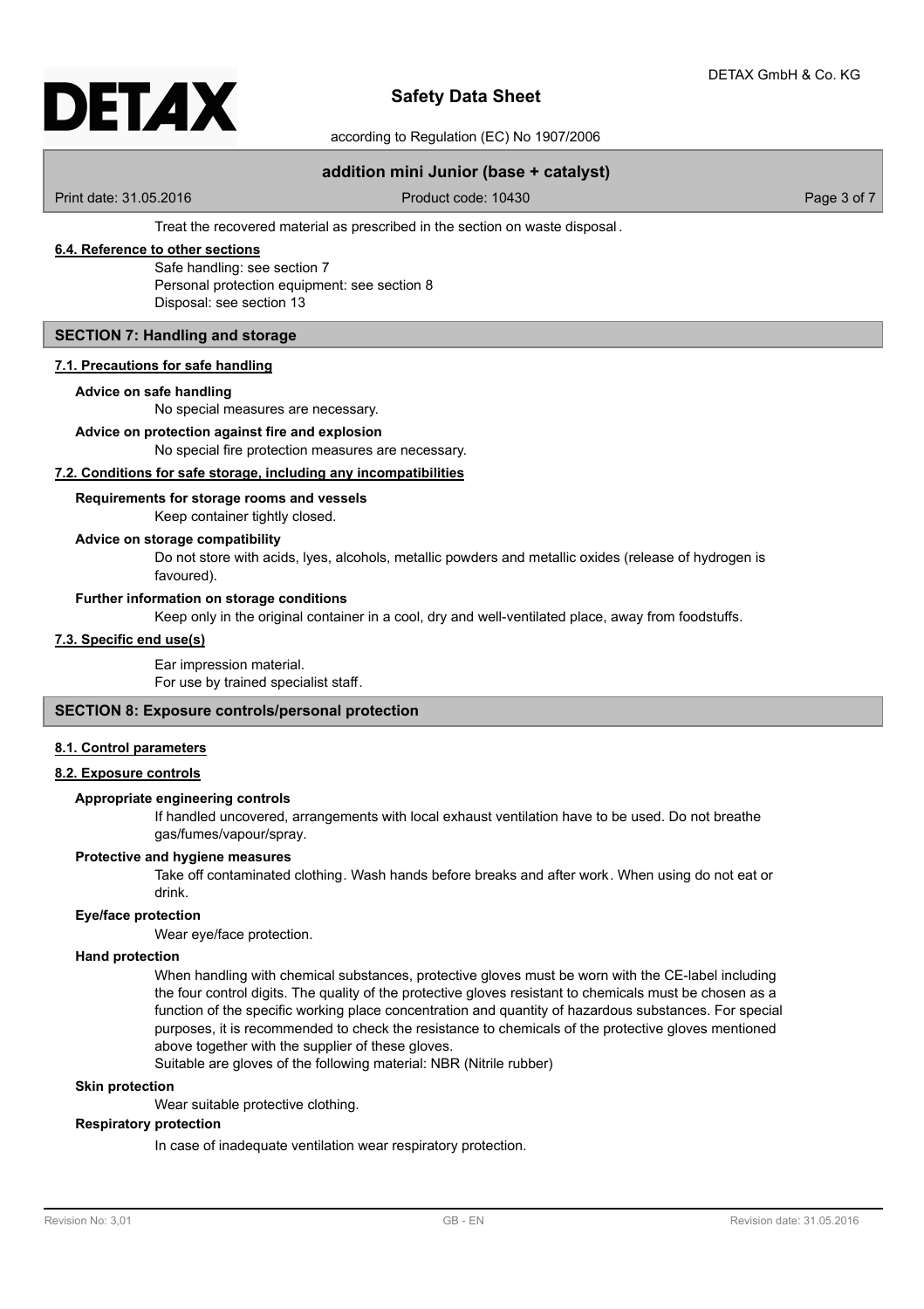according to Regulation (EC) No 1907/2006

## **addition mini Junior (base + catalyst)**

Print date: 31.05.2016 **Product code: 10430** Product code: 10430

## **SECTION 9: Physical and chemical properties**

## **9.1. Information on basic physical and chemical properties**

| 9.1. Information on basic physical and chemical properties |                               |                |                                  |
|------------------------------------------------------------|-------------------------------|----------------|----------------------------------|
| Physical state:                                            | Paste                         |                |                                  |
| Colour:                                                    | base: yellow, catalyst: white |                |                                  |
| Odour:                                                     | scent of gummi bear           |                |                                  |
|                                                            |                               |                | <b>Test method</b>               |
| pH-Value:                                                  |                               | not determined |                                  |
| Changes in the physical state                              |                               |                |                                  |
| Melting point:                                             |                               | not determined |                                  |
| Initial boiling point and boiling range:                   |                               | not determined |                                  |
| Flash point:                                               |                               |                | >100 °C DIN 51755                |
| Flammability                                               |                               |                |                                  |
| Solid:                                                     |                               | not applicable |                                  |
| Gas:                                                       |                               | not applicable |                                  |
| Lower explosion limits:                                    |                               | not determined |                                  |
| Upper explosion limits:                                    |                               | not determined |                                  |
| Ignition temperature:                                      |                               |                | >400 °C DIN 51794                |
| <b>Auto-ignition temperature</b>                           |                               |                |                                  |
| Solid:                                                     |                               | not applicable |                                  |
| Gas:                                                       |                               | not applicable |                                  |
| Decomposition temperature:                                 |                               | >180 °C        |                                  |
| <b>Oxidizing properties</b><br>Not oxidizing.              |                               |                |                                  |
| Vapour pressure:<br>(at 20 $^{\circ}$ C)                   |                               | $<$ 10 hPa     |                                  |
| Density (at 20 °C):                                        |                               |                | 1,05 g/cm <sup>3</sup> DIN 51757 |
| Water solubility:                                          |                               | insoluble      |                                  |
| Solubility in other solvents<br>not determined             |                               |                |                                  |
| Partition coefficient:                                     |                               | not determined |                                  |
| Viscosity / dynamic:<br>(at 23 $^{\circ}$ C)               |                               |                | 25000 mPa·s BROOKFIELD           |
| Vapour density:                                            |                               | not determined |                                  |
| Evaporation rate:                                          |                               | not determined |                                  |
| 9.2. Other information                                     |                               |                |                                  |
| Solid content:                                             |                               | not determined |                                  |

## **SECTION 10: Stability and reactivity**

## **10.1. Reactivity**

No hazardous reaction when handled and stored according to provisions.

## **10.2. Chemical stability**

The product is stable under storage at normal ambient temperatures.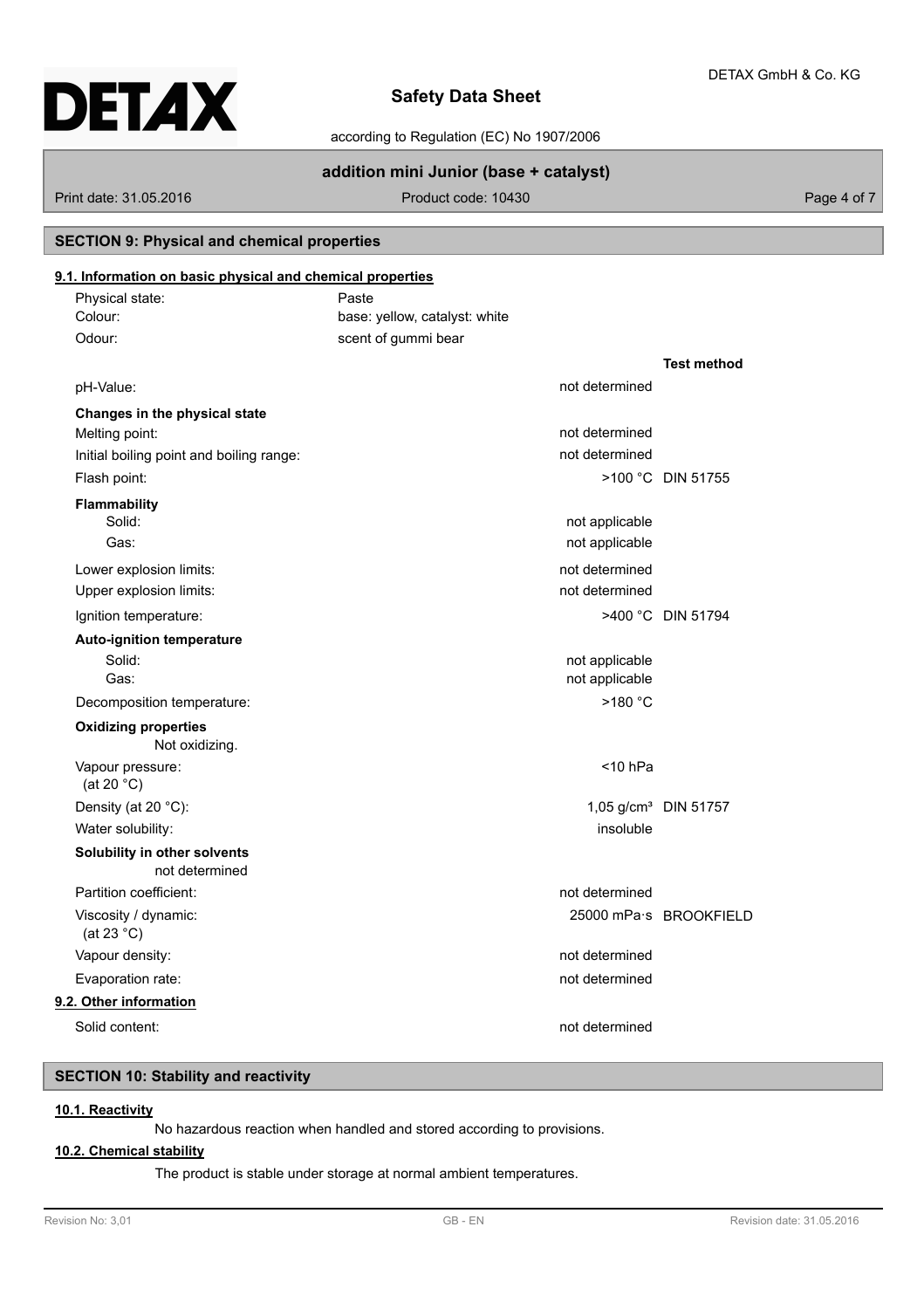according to Regulation (EC) No 1907/2006

## **addition mini Junior (base + catalyst)**

Print date: 31.05.2016 **Product code: 10430** Product code: 10430 Page 5 of 7

## **10.3. Possibility of hazardous reactions**

Reacts with :

## **10.4. Conditions to avoid**

Temperatures > 150°C/ 302 °F.

**10.5. Incompatible materials**

No information available.

## **10.6. Hazardous decomposition products**

In case of thermic decomposition hydrogen is released.

At a temperature of approx. 150°C/ 302°F a small amount of formaldehyde can be released by oxidative degradation.

## **SECTION 11: Toxicological information**

## **11.1. Information on toxicological effects**

#### **Acute toxicity**

Based on available data, the classification criteria are not met. For the product itself no toxicological data are available. In products with a comparable composition, a LD50 (orally, species rat) of > 5000 mg/kg has been found.

| CAS No    | <b>I</b> Chemical name       |                 |             |                |                 |
|-----------|------------------------------|-----------------|-------------|----------------|-----------------|
|           | Exposure routes              | <b>I</b> Method | Dose        | <b>Species</b> | <b>I</b> Source |
| 8042-47-5 | paraffinum perliquidum P 615 |                 |             |                |                 |
|           | oral                         | LD50            | >5000 mg/kg | <b>IRat</b>    | <b>OECD</b>     |
|           | dermal                       | LD50            | >2000 mg/kg | Rabbit         | IOECD           |

## **Irritation and corrosivity**

Based on available data, the classification criteria are not met.

## **Sensitising effects**

Based on available data, the classification criteria are not met.

## **STOT-single exposure**

Based on available data, the classification criteria are not met.

## **Severe effects after repeated or prolonged exposure**

Based on available data, the classification criteria are not met.

## **Carcinogenic/mutagenic/toxic effects for reproduction**

Based on available data, the classification criteria are not met.

## **Aspiration hazard**

Based on available data, the classification criteria are not met.

## **Additional information on tests**

This mixture is classified as not hazardous according to regulation (EC) 1272/2008 [CLP].

## **SECTION 12: Ecological information**

## **12.1. Toxicity**

The product is not: Ecotoxic.

| CAS No    | I Chemical name              |          |              |  |                                      |              |
|-----------|------------------------------|----------|--------------|--|--------------------------------------|--------------|
|           | Aquatic toxicity             | l Method | Dose         |  | $\lfloor$ [h] $\lfloor$ [d] Species  | ISource      |
| 8042-47-5 | paraffinum perliquidum P 615 |          |              |  |                                      |              |
|           | Acute fish toxicity          | ILC50    | $>1000$ mg/l |  | 96 h Leuciscus idus (golden<br>(orfe | <b>IOECD</b> |

## **12.2. Persistence and degradability**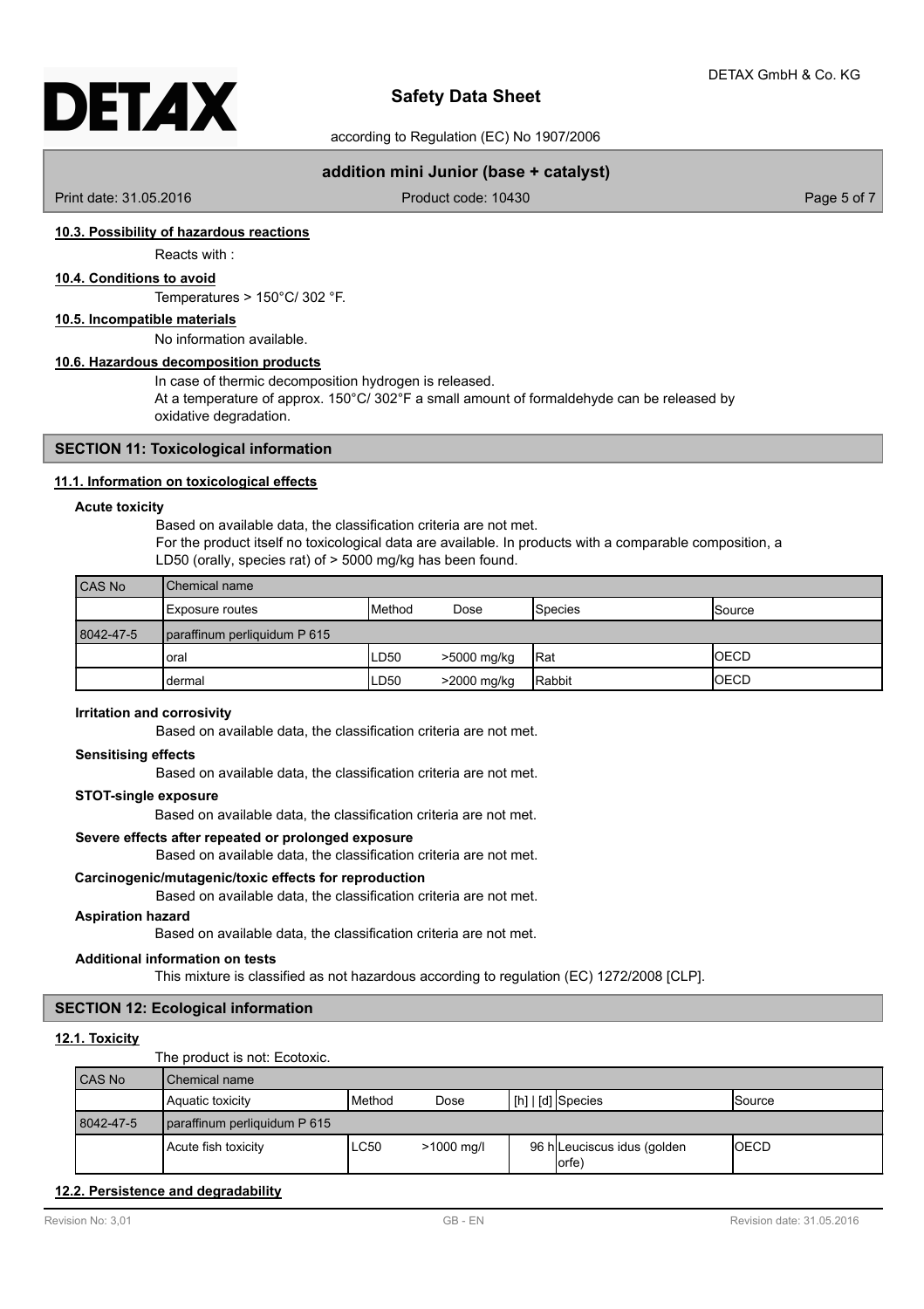# DETAX

## **Safety Data Sheet**

according to Regulation (EC) No 1907/2006

## **addition mini Junior (base + catalyst)**

Print date: 31.05.2016 **Product code: 10430** Product code: 10430 Page 6 of 7

The product has not been tested.

## **12.3. Bioaccumulative potential**

The product has not been tested.

## **12.4. Mobility in soil**

The product has not been tested.

## **12.5. Results of PBT and vPvB assessment**

Not identivied as PBT/ vPvB substances

## **12.6. Other adverse effects**

No information available.

## **Further information**

Avoid release to the environment.

## **SECTION 13: Disposal considerations**

## **13.1. Waste treatment methods**

## **Advice on disposal**

Do not allow to enter into surface water or drains. Dispose of waste according to applicable legislation.

## **Contaminated packaging**

Wash with plenty of water. Completely emptied packages can be recycled.

## **SECTION 14: Transport information**

# **Land transport (ADR/RID)**

**Inland waterways transport (ADN)**

**Marine transport (IMDG)**

**Air transport (ICAO)**

**14.1. UN number:** No dangerous good in sense of this transport regulation. **14.2. UN proper shipping name:** No dangerous good in sense of this transport regulation. **14.3. Transport hazard class(es):** No dangerous good in sense of this transport regulation. **14.4. Packing group:** No dangerous good in sense of this transport regulation.

**14.1. UN number:** No dangerous good in sense of this transport regulation. **14.2. UN proper shipping name:** No dangerous good in sense of this transport regulation. **14.3. Transport hazard class(es):** No dangerous good in sense of this transport regulation. **14.4. Packing group:** No dangerous good in sense of this transport regulation.

**14.1. UN number:** No dangerous good in sense of this transport regulation. **14.2. UN proper shipping name:** No dangerous good in sense of this transport regulation. **14.3. Transport hazard class(es):** No dangerous good in sense of this transport regulation. **14.4. Packing group:** No dangerous good in sense of this transport regulation.

**14.1. UN number:** No dangerous good in sense of this transport regulation. **14.2. UN proper shipping name:** No dangerous good in sense of this transport regulation. **14.3. Transport hazard class(es):** No dangerous good in sense of this transport regulation. **14.4. Packing group:** No dangerous good in sense of this transport regulation.

## **14.6. Special precautions for user**

No dangerous good in sense of this transport regulation.

## **14.7. Transport in bulk according to Annex II of MARPOL73/78 and the IBC Code**

No dangerous good in sense of this transport regulation.